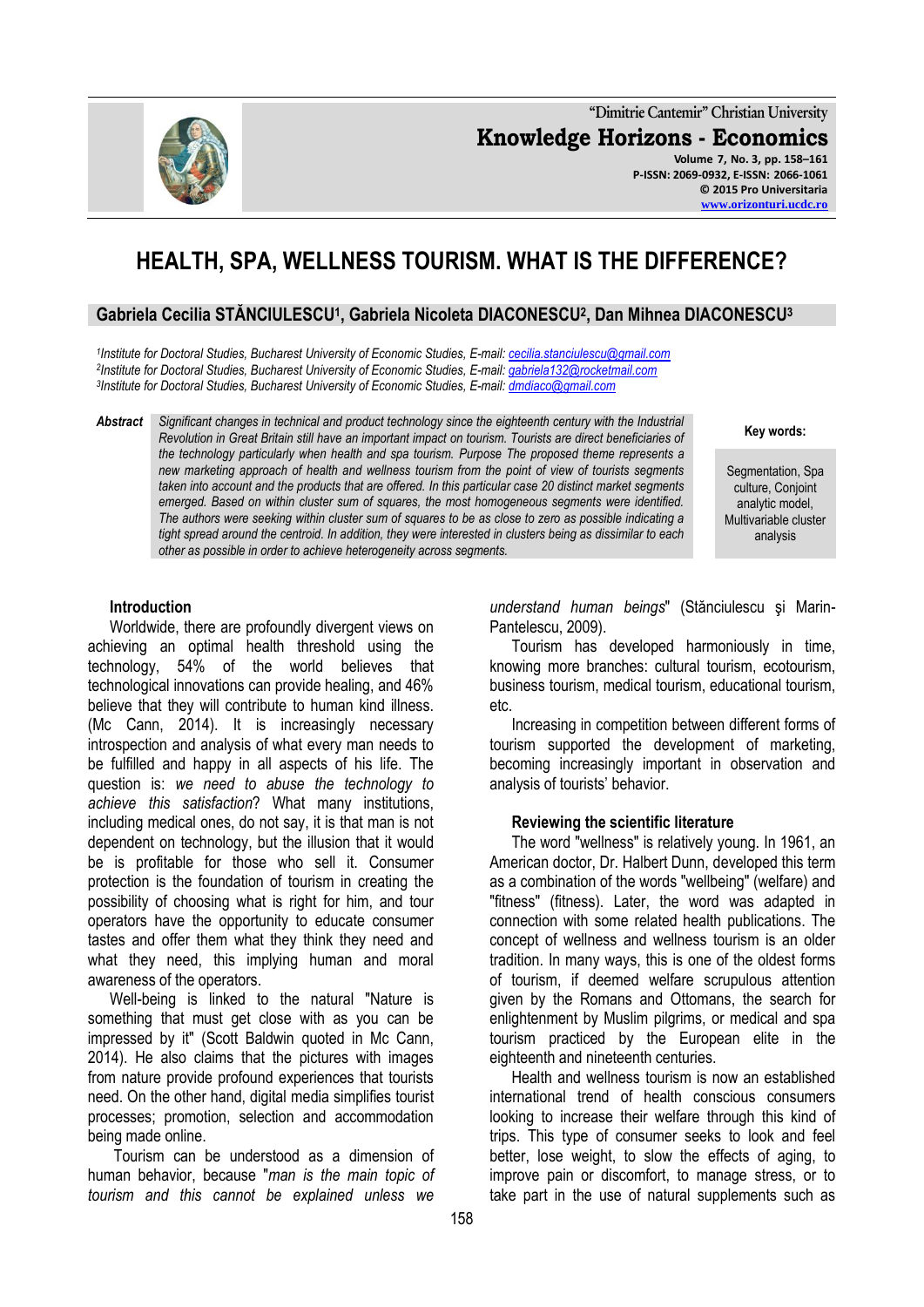vitamins and minerals to improve health. The resorts and hotels join the frantic development of Health Spas, although only some resorts are heading towards complete range of services currently offered by Spas destination. Also, a growing number of day Spas add optional health and wellness programs.

One may believe that health and technology are in a tense relationship; considering the Oriental cultural beliefs, the technique takes us away from the source of true knowledge and holistic healing, which supports the idea that man is solely responsible for the achievement of a state of well-being by controlling the stress, real

connection with others and authentic experiences. In contrast, in West, even if this mentality is known and people try to apply it is often, it is done mechanically and without understanding its meaning in depth.

Wellness is everyone's first choice to assume responsibility for the quality of his life. It begins with the conscious decision to follow a healthy lifestyle. Wellness is a mindset, a predisposition to adopt a series of key principles in various fields of life, leading to a high level of well-being and life satisfaction.

A distinction is made between aspects of health and wellness.

Table 1. Concepts differentiation

| <b>Health / Spa Tourism</b>     | <b>Spa Tourism</b>              | <b>Wellness Tourism</b>                             |
|---------------------------------|---------------------------------|-----------------------------------------------------|
| Provision of health facilities. | widely<br>Spa<br>is<br>tourism  | Wellness can be defined as a state of balance -     |
| using the country's natural     | recognized as a basic element   | body, spirit and mind - including holistic aspects  |
| resources, especially mineral   | wellness<br>health<br>οf<br>and | as self-responsibility, care for physical condition |
| water and climate.              | movement, covering a wide       | and beauty, healthy eating, relaxation, mental      |
| Health tourism refers to those  | spectrum of holistic curative   | activity and sensitivity to the environment, as     |
| clients with medical conditions | and preventive activities.      | fundamentals. Wellness is also seen as a way of     |
| who travel to experience        |                                 | life that aims to create a healthy body, spirit and |
| healing therapies.              |                                 | mind by positive interventions based on the         |
|                                 |                                 | knowledge acquired. A person looking for a          |
|                                 |                                 | wellness trip is generally healthy, interested in   |
|                                 |                                 | therapies to maintain wealth.                       |

*Source: Table of authors*

The new millennium has produced concern about the future of the Spa in its classical form as a component of a comprehensive health system; on the other hand, there is talk of a renaissance, the Spa industry is a fixed component of the hotel business. Hotels with spa facilities, which until now had in common operational and business conditions very similar packages are concerned about long-term profitable stays, the loss of interest in the field of health care, the loss of the possibility to generalize the results of spa treatment and a loss of motivation by qualified healthcare providers. This trend worries all traditional Spa industry leaders.

*Health resorts* became popular in 1970 and 1980. They were often called "health farms" because they were located in rural areas (where customers could not be tempted by forbidden foods stores). Usually, they provided a strict fitness schedule and a strict diet (usually vegetarian and no alcohol) so that customers feel more in shape, cleaner and thinner after about a week of treatment. Nowadays, they are more often called "health resorts", because they focus on a healthy vacation in an attractive setting. In these health resorts are offered many facilities and services - from horse riding and meditation to massage and hiking.

Wellness tourism is much broader; it addresses the complexity of human and penetrates beyond the material barriers, which is essential in restoring the human being (balance on physical, emotional, mental and spiritual plans,) by inducing a state of well-being.

Wellness tourism is not isolated from the other branches of tourism, there are many common elements in the way of spending time by specific activities; so, wellness adds to a certain extent other types of tourism, having a holistic approach to everything that man needs.

The economic situation of wellness tourism (Global Wellness Tourism Economy Report, 2013) knows the highest expenditure on travels in North America (\$ 158.4b), followed by Europe (\$ 158,4b) and Asia - Pacific (\$ 69,4b). Interesting to note is that, later, the number of arrivals or wellness travels will grow faster in Asia-Pacific than in Europe, so that this region is the scene for those who want to invest in the future in wellness tourism. This gap between trips costs and frequency can be explained by the existence of a price - quality ratio more balanced in the Asia - Pacific region, area that will benefit from more tourists because it operates with lower costs.

Betsy Isroelit, (2013) highlights several important conclusions of the research: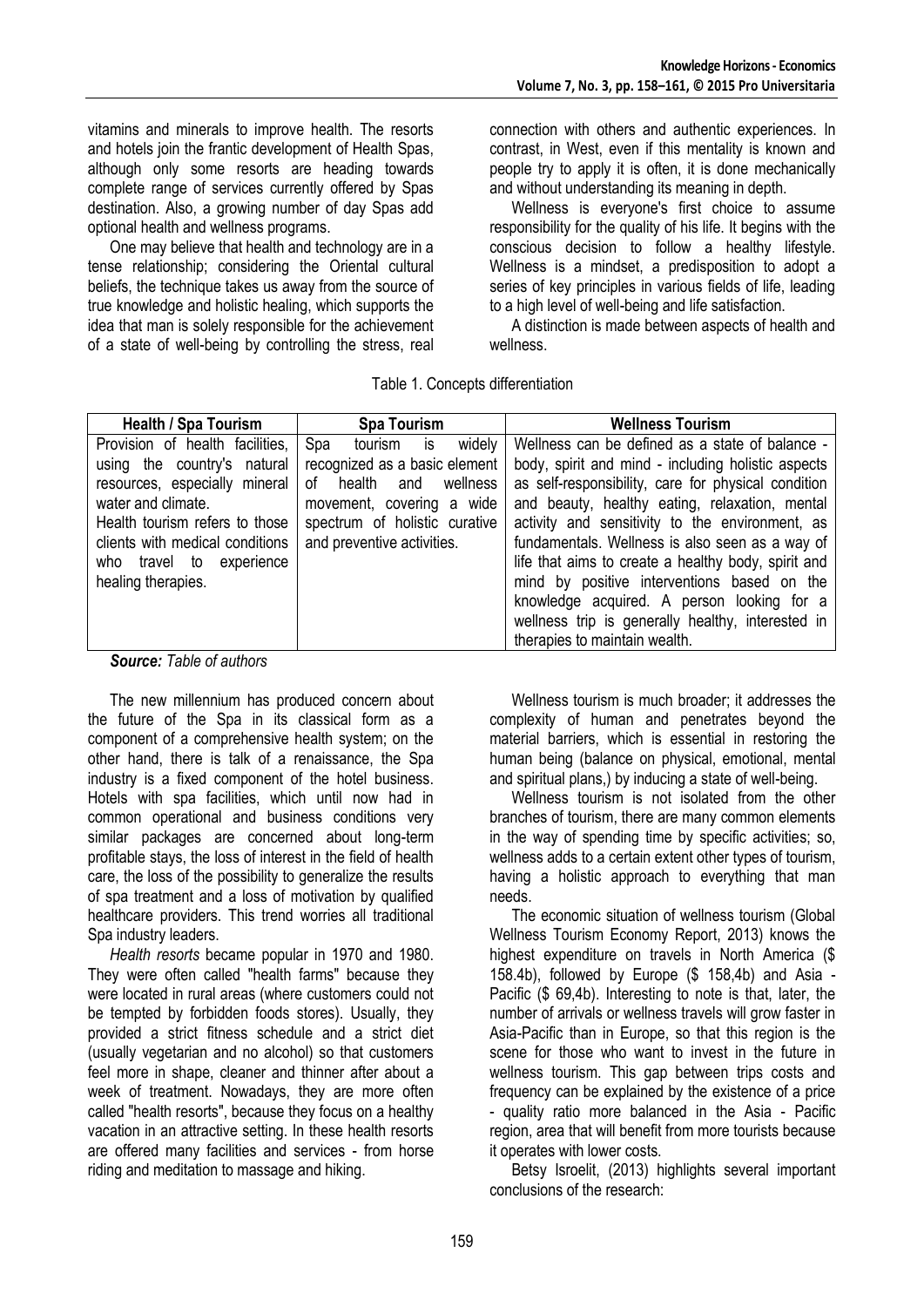*Wellness Tourism Economy is a global market of US \$ 438.6 billion.*

*Wellness tourism accounts for approximately 14% (US \$ 438.6 billion) of all national and international tourism expenditure.*

*National wellness tourism is much broader than international one, representing 84% of wellness tourism trips and 68% of expenditure.*

*Wellness tourism is designed to grow by over 9% per year in 2017, with approximately 50% faster than overall global tourism.*

*Wellness tourism generates 11.7 million direct jobs, providing a global economic impact of US \$ 1.3 billion (1.8% of global GDP in 2012).*

*Wellness tourists are "high efficiency" tourists spending 130% more than the average tourist.*

## **Methodological reasoning and case study**

A preliminary series of data collection instrument was tested in advance with higher education students and spa tourism management. The final product turned out to be rather a concise questionnaire and a suitable format, consisting of 26 points covering a range of subjects belonging to spa tourism and strategic issues related to the management of premises. Data were obtained from a random sample of tourists in the local tourism destination spa. Personal interviews were conducted on a sore. A high rate of response was possible through personal interviews that ensure anonymity to surveyed persons, demonstrating the contribution of the study to improve future visits to spa tourism, and offering an incentive bonus for participation in the study.

A total of 743 surveys were returned to a possible number of 1,100 (67.55% response rate). Descriptive statistics of a sample profile indicate that 56.28% of people visiting the spa were women, while 43.44% were men. The highest number (38.16%) of visitors was aged between 25 and 39 years. Twenty-two percent of visitors have an income of between \$ 100 and \$ 1,000 per year. 51.98% of the tourists are married, while 37.71% said they are single. People with children accounted for 57.69% of all visitors, 36.14% had two children (under 18 years) at home. 62.76% of visitors live in the country and 45.11% have traveled more than 200km to perform spa tourism.

The typical visitor is a married woman with two children with an income between \$ 300 and \$ 3,000 and travels less than 200 km to perform spa tourism. From this survey, we selected several questions which described the advantages that our spa tourism could derive from the spa tourism. These selections have become finally the variables that were used in the cluster analysis.

To complement this research we chose to present another case study in Western Europe using cluster analysis to determine the segments of wellness tourists in Switzerland conducted by H. Mueller H., and Kaufmann E., L., (2001). Using the survey were analyzed 300 wellness and spa hotels. Of those surveyed, two-thirds were women, with average age of 53 years, most have spent 8 days at the hotel. The motivations of tourists who came were recreation, convalescence and healing or desire to act for their own health. Wellness tourism consumer segments were discovered:

- *Visitors seeking to care for their health;*
- *independent users of the infrastructure;*
- *intensive care, visitors for treatment;*  $\bullet$
- $\bullet$ *Visitors come for recreation, without seeking something special.*

*Visitors who seek to care for their health*  represents the largest group - 40% of the total number of people, 45% of them are women, with age starting from 48 years. In general there are people who spend most holidays with their spouse, have a high degree of information and grant great importance to career and professional development.

*Independent users of the infrastructure -* less informed than the first, they are not attached to lack of luxurious wellness facilities but appreciate when they are offered. The segment consists mainly of men (45%) with a mean age of 49 years, very high educational level, choosing to stay in hotel 6.5 days.

*Intensive Care, visitors for treatment* are people who primarily want to enjoy the healing therapies. They focus on the skills of the state medical personnel and health facilities. 60% are women, over 50% without a partner, mean age of 53 years, staying approximately 10 days.

*Visitors come for recreation, without seeking something special* - give the slightest importance to wellness facilities, are the smallest group, their purpose is to relax and recreate, do not need a health monitoring program, do not have health problems . The average age is 58, is composed of 50% women accommodated for 9 days.

Wellness visitor's profile representative for this case study and further to Western Europe is a woman aged 52 years, traveling without a partner, having a high level of information and education and staying eight days at the hotel.

Based on collected data, we conclude that the US Midwestern tourists choose trips with family or partner, and women are most interested in wellness tourism benefits both in Western Europe and the US Midwest. One explanation may be the incentive for women to take care of their own health and beauty, in Western